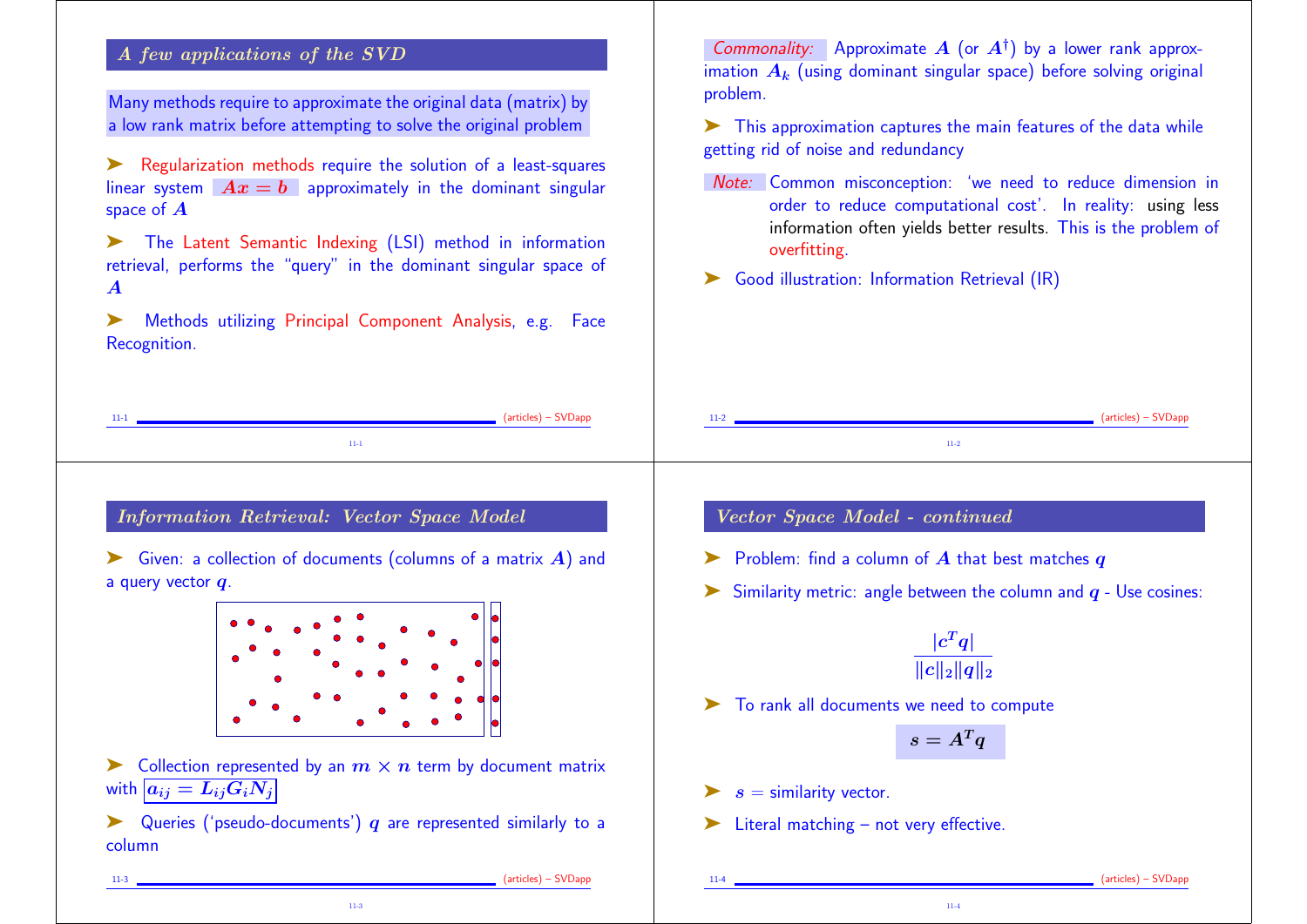## Use of the SVD

➤ Many problems with literal matching: polysemy, synonymy, ...

➤ Need to extract intrinsic information – or underlying "semantic" information –

 $\triangleright$  Solution (LSI): replace matrix A by a low rank approximation using the Singular Value Decomposition (SVD)

> $A = U\Sigma V^T \rightarrow A_k = U_k \Sigma_k V_k^T$  $\boldsymbol{k}$

- $\blacktriangleright$   $U_k$ : term space,  $V_k$ : document space.
- ▶ Refer to this as Truncated SVD (TSVD) approach

New similarity vector:

$$
s_k = A_k^T q = V_k \Sigma_k U_k^T q
$$

### Issues:

- $\triangleright$  Problem 1: How to select  $k$ ?
- $\triangleright$  Problem 2: computational cost (memory + computation)
- ► Problem 3: updates [e.g. google data changes all the time]
- ▶ Not practical for very large sets

| (articles) - SVDapp<br>$11-5$                                                                                                                                                                                                                                                                                                                                                                                                                                                      | (articles) - SVDapp<br>$11-6$                                                                                                                                                                           |  |  |  |  |
|------------------------------------------------------------------------------------------------------------------------------------------------------------------------------------------------------------------------------------------------------------------------------------------------------------------------------------------------------------------------------------------------------------------------------------------------------------------------------------|---------------------------------------------------------------------------------------------------------------------------------------------------------------------------------------------------------|--|--|--|--|
| $11-5$                                                                                                                                                                                                                                                                                                                                                                                                                                                                             | $11-6$                                                                                                                                                                                                  |  |  |  |  |
| LSI: an example<br>$\frac{D1}{D2}$<br>TODLER first aid<br>INFANT &                                                                                                                                                                                                                                                                                                                                                                                                                 | Raw matrix (before scaling).<br>d1 d2 d3 d4 d5 d6 d7 d8<br>$\mathbf{1}$<br>$\boldsymbol{\boldsymbol{bab}}$<br>$\mathbf 1$                                                                               |  |  |  |  |
| BABIES & CHILDREN's room for your HOME<br>D <sub>3</sub><br>$\frac{2}{3}$<br>CHILD SAFETY at HOME<br>Your BABY's HEALTH and SAFETY<br>From INFANT to TODDLER<br>$\frac{D5}{D6}$<br>BABY PROOFING basics<br>Your GUIDE to easy rust PROOFING<br>$_{\rm D8}^{\rm D7}$<br>Beanie BABIES collector's GUIDE<br>GUIDE for CHILD PROOFING your HOME<br>TERMS: 1:BABY<br>CHILD 3:GUIDE 4: HEALTH 5: HOME<br>8: SAFETY 9: TODDLER<br>7: PROOFING<br>%% Source: Berry and Browne, SIAM., '99 | $\mathop{chi}\nolimits$<br>$\mathbf{1}$<br>$\mathbf{1}$<br>1<br>$\bm{g} \bm{u} \bm{i}$<br>hea<br>$A =$<br>$\bm{hom}$<br>$\left inf\right $<br>1<br>$\mathbf 1$<br>1   pro<br> saf<br>$\boldsymbol{tod}$ |  |  |  |  |
| Number of documents: 8                                                                                                                                                                                                                                                                                                                                                                                                                                                             | Get the anwser to the query Child Safety, so<br>$\mathbb{Z}_{1}$                                                                                                                                        |  |  |  |  |
| Number of terms: 9                                                                                                                                                                                                                                                                                                                                                                                                                                                                 | $q = [0 1 0 0 0 0 0 1 0]$                                                                                                                                                                               |  |  |  |  |
|                                                                                                                                                                                                                                                                                                                                                                                                                                                                                    | using cosines and then using LSI with $k = 3$ .<br>(articles) - SVDapp                                                                                                                                  |  |  |  |  |
| $11-7$                                                                                                                                                                                                                                                                                                                                                                                                                                                                             | $11-8$                                                                                                                                                                                                  |  |  |  |  |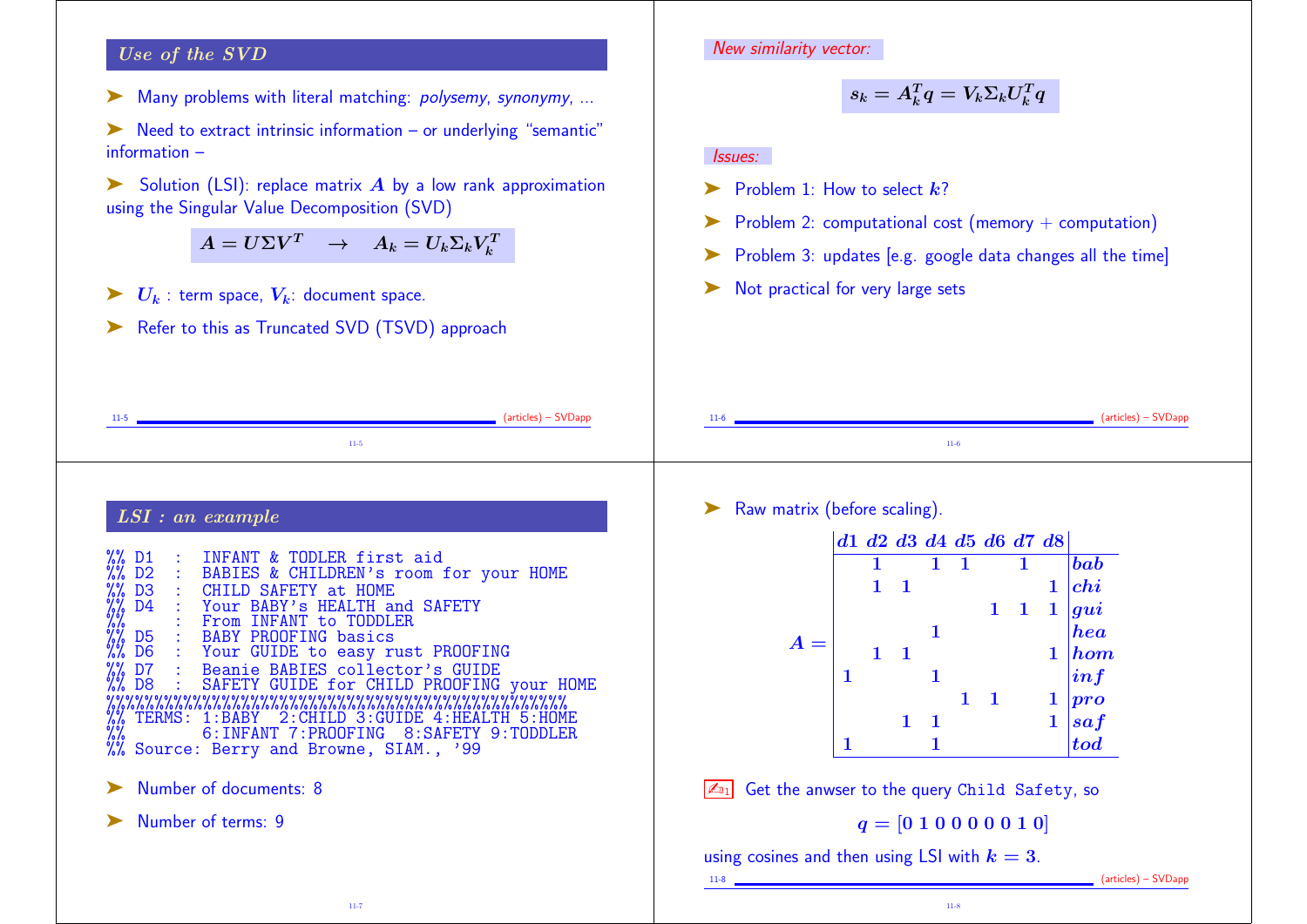## Dimension reduction

Dimensionality Reduction (DR) techniques pervasive to many applications

- ➤ Often main goal of dimension reduction is not to reduce computational cost. Instead:
- Dimension reduction used to reduce noise and redundancy in data
- Dimension reduction used to discover patterns (e.g., supervised learning)
- ➤ Techniques depend on desirable features or application: Preserve angles? Preserve distances? Maximize variance? ..

11-9 (articles) – SVDapp 11-9

#### The problem

 $\blacktriangleright$  Given  $d \ll m$  find a mapping  $\Phi: x \in \mathbb{R}^m \longrightarrow y \in \mathbb{R}^d$ Mapping may be explicit (e.g.,  $y=V^Tx)$ ▶ Or implicit (nonlinear)



 $\overline{Practically:}$  Find a low-dimensional representation  $Y \in$  $\mathbb{R}^{d \times n}$  of  $X \in \mathbb{R}^{m \times n}$ .

Two classes of methods: (1) projection techniques and (2) nonlinear implicit methods. 11-10 (articles) – SVDapp

11-10